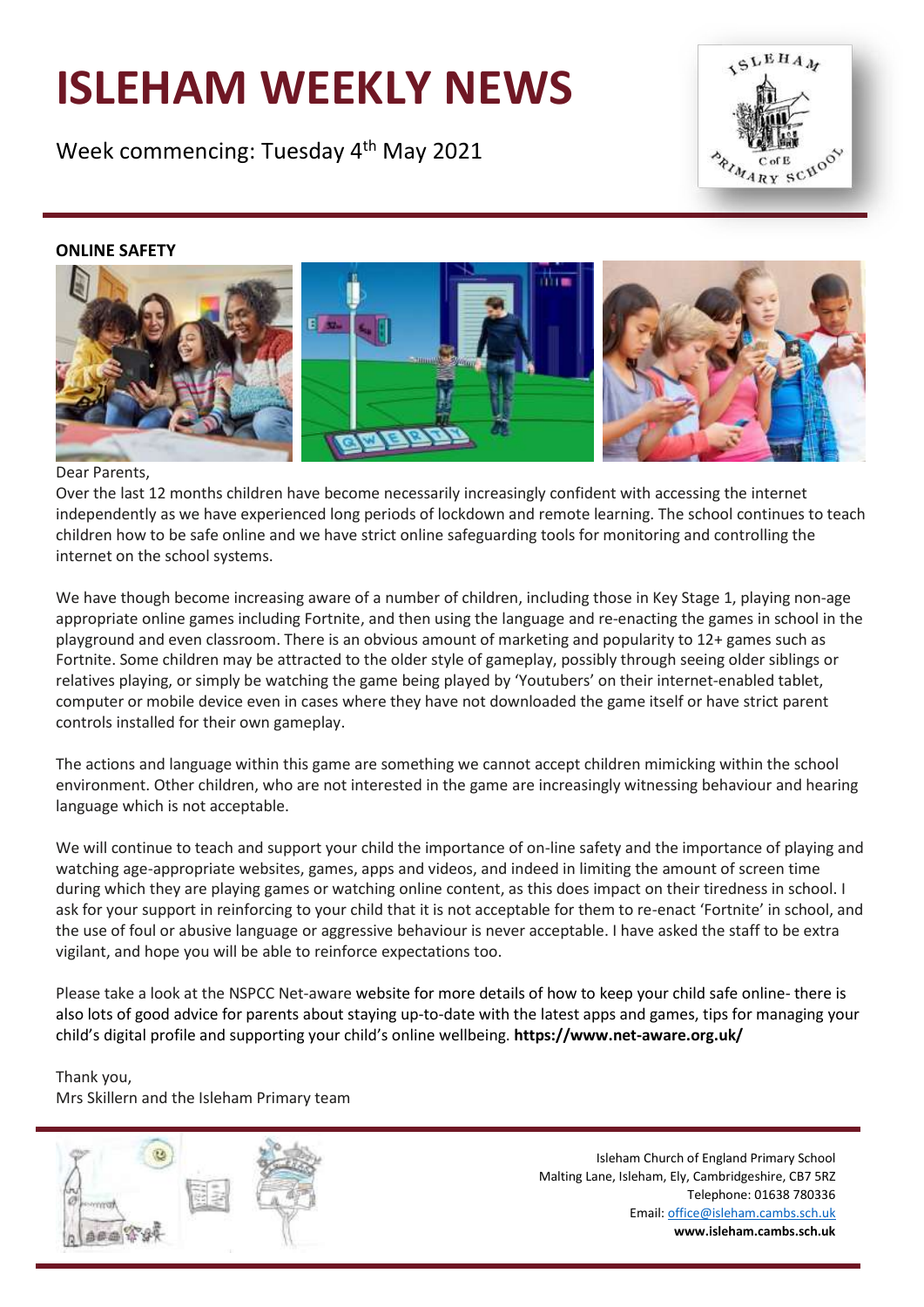# **PARKING SAFETY- EVEN IF YOU'RE LATE, PARK AWAY FROM THE GATE!**



**Please can all parents avoid parking opposite the school gateway and zig-zag lines at any time.**

**Our drop-off time now runs to 9.05am so there is plenty of time to park and walk the short distance to the school gate. Thank you.**

#### **WORK TO SHARE- YEAR 3**

This term, Year 3 have been looking at Vincent Van Gogh's 'Sunflowers'. Year 3 have created their own sunflowers using different media. Fantastic work everyone.





Isleham Church of England Primary School Malting Lane, Isleham, Ely, Cambridgeshire, CB7 5RZ Telephone: 01638 780336 Email[: office@isleham.cambs.sch.uk](mailto:office@isleham.cambs.sch.uk) **www.isleham.cambs.sch.uk**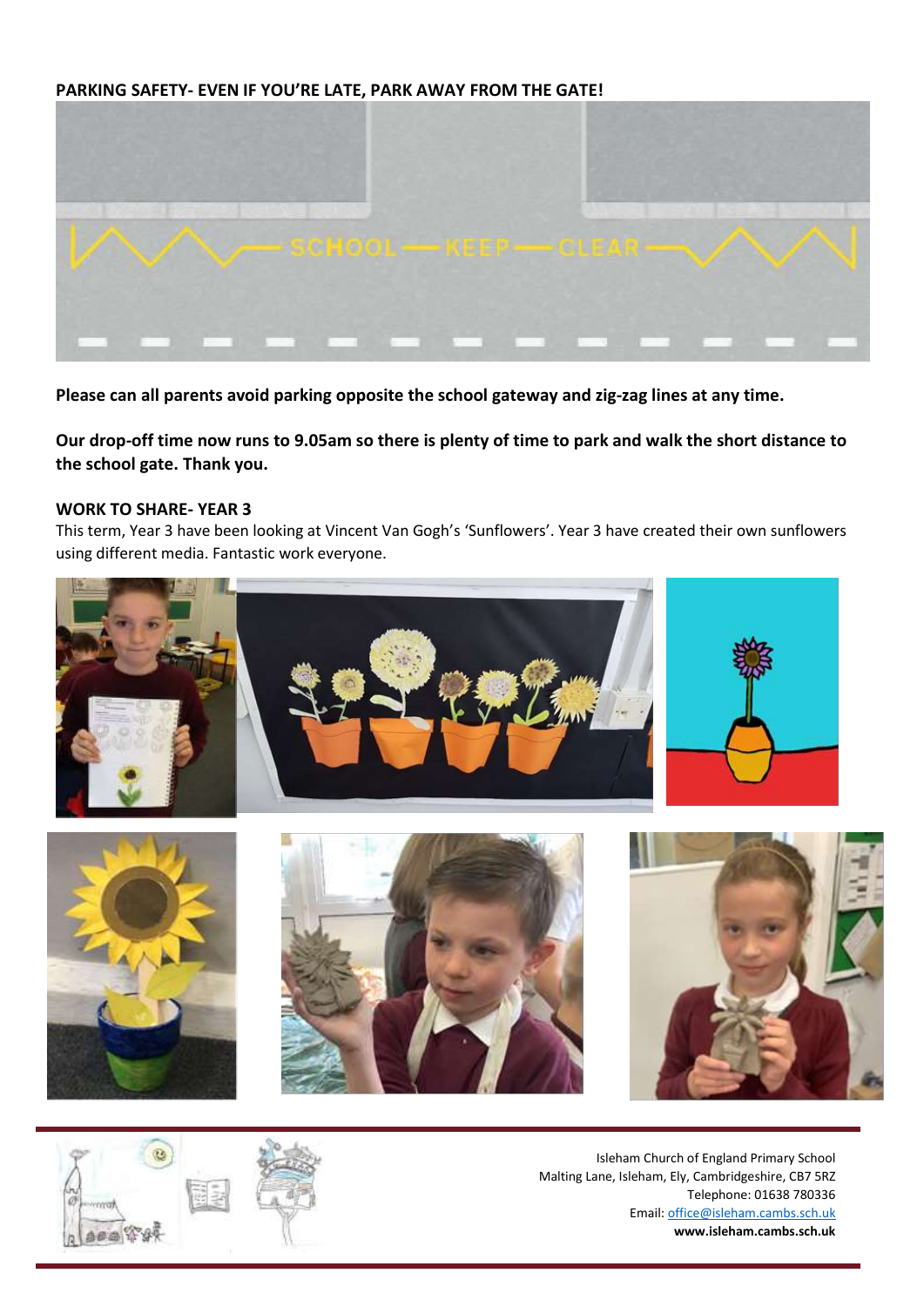#### **SCHOOL MENU THIS WEEK**

| $\mathbf{w}$<br>Tuesday                              | u u u<br>u w<br>W<br>W<br>Ш<br>Wednesday                      | u u u<br>W<br>W<br>w<br>Thursday                           | йř<br>Friday                                    |  |
|------------------------------------------------------|---------------------------------------------------------------|------------------------------------------------------------|-------------------------------------------------|--|
| Wholemeal                                            | <b>Garlic bread</b>                                           | Rosemary<br>wholemeal                                      | Focaccia                                        |  |
| Sausage under wrap                                   | <b>Beef Bolognese with</b><br>pasta                           | Roast chicken with<br>roasted potatoes<br>& stuffing       | Fish & Chips chips<br>& garden peas or<br>beans |  |
| Jacket Potato with<br>cheese/tuna                    | Jacket Potato with<br>cheese                                  | <b>Quorn fillet with</b><br>roasted potatoes<br>& stuffing | <b>Jacket Potato with</b><br>cheese             |  |
| <b>Cheese roll</b>                                   | <b>Cheese roll</b>                                            | <b>Cheese roll</b>                                         | <b>Cheese roll</b>                              |  |
| <b>Fruit Shortbread</b><br><b>Sliced fresh fruit</b> | <b>Chocolate Krispie</b><br>Cake<br><b>Sliced fresh fruit</b> | <b>Fudge Tart</b><br>Sliced fresh fruit                    | <b>Fruit Jelly</b><br><b>Sliced fresh fruit</b> |  |

#### **SAFE SWIMMING**



**Thank you to all our parents and volunteers who have signed up to support our school swim sessions and woodland visits for Reception and Year 1 this term. All of our volunteers have carried out our safeguarding and Covid-safe training and will have renewed their DBS checks in advance of helping out from next week.**

**Swimming classes within school time start next week- the week of the 10 th May.**

|    | Monday | Tuesday | Wednesday | Thursday | Friday |
|----|--------|---------|-----------|----------|--------|
| am |        | Year 3  | Year 5    | Year R   | Year 1 |
| pm | Year 2 |         |           | Year 4   | Year 6 |

So that you can plan ahead re clothing for swim days, children who have morning swims may wear their costume under their uniform for a quick change on arrival if preferred. With this in mind, girls may wear a 2 piece costume



Isleham Church of England Primary School Malting Lane, Isleham, Ely, Cambridgeshire, CB7 5RZ Telephone: 01638 780336 Email[: office@isleham.cambs.sch.uk](mailto:office@isleham.cambs.sch.uk) **www.isleham.cambs.sch.uk**